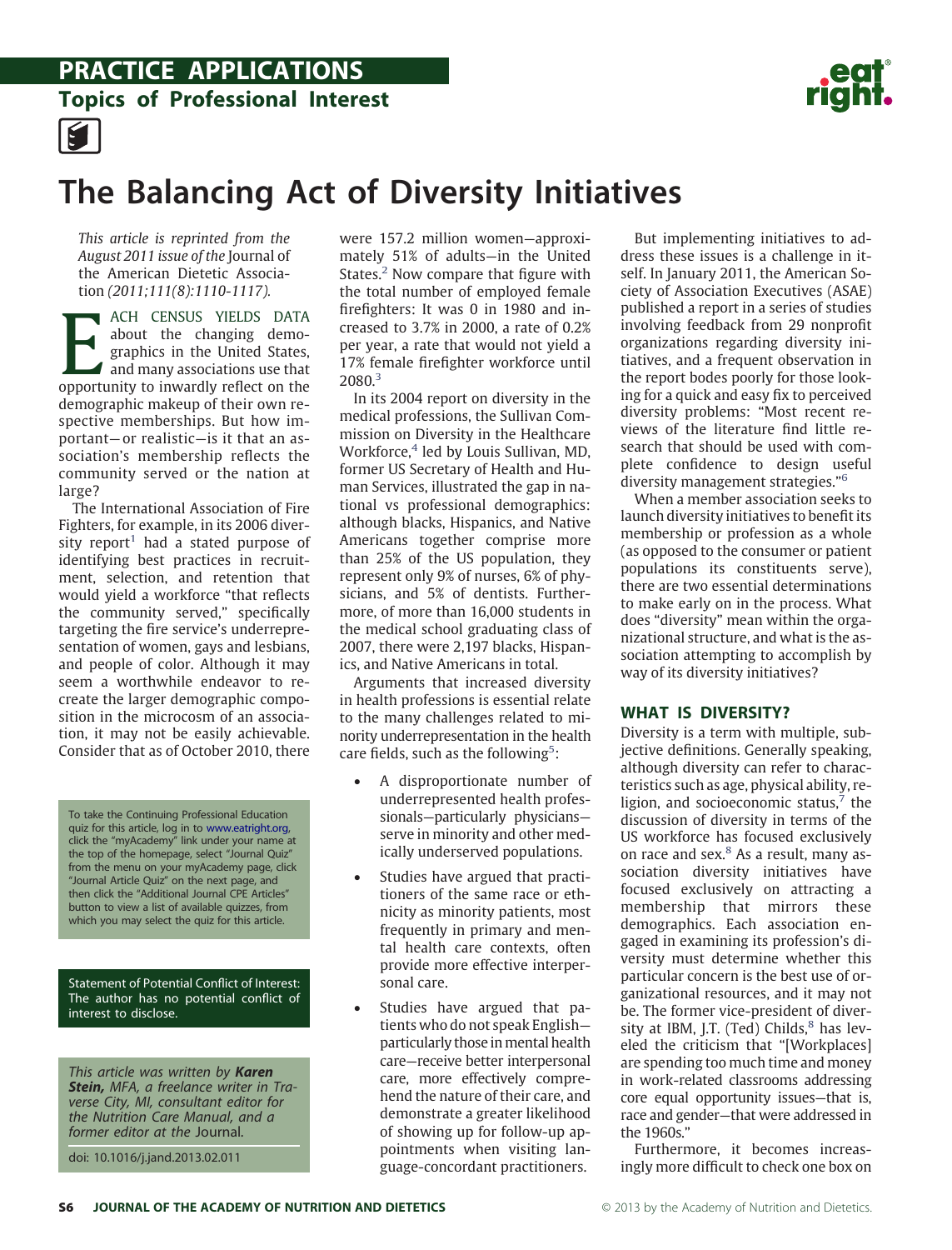a form that queries demographics to indicate a person's racial or ethnic background—and this emerging reality means that establishing quotas toward the end of achieving diversity will fall flat, as they rely on an outdated construct of ethnic self-identification.

However, the national conversation at this time is not only about whites and blacks, men and women. An emerging area of interest is "people-oriented diversity issues"<sup>8</sup> such as those related to gay, lesbian, bisexual, and transgendered (GLBT) individuals and persons with disabilities.

The American Medical Association, for example, launched its Advisory Committee on GLBT issues in 2005 to provide a forum for GLBT physicians and medical students and an educational opportunity for the membership at large. The American Medical Association's impetus for establishing this committee was that although most physicians share concerns about general practice-related issues such as health care and medical liability reform, "many physicians and medical students, including those who are GLBT, also want their organization to advocate for them on personal issues."<sup>9</sup> The American Bar Association, along with its commissions for women and persons of color, has established commissions focused on its GLBT members and legal professionals with mental and physical disabilities. Although this system perhaps emphasizes the number of people who fit within a demographic—an approach that many individuals oppose and is not the ideal tactic for many organizations—it effectively exemplifies the evolution of people-oriented diversity programs.

#### **DEFINING THE DIVERSITY INITIATIVE**

Diversity committees are generally tasked with creating initiatives at organizations. One important consideration for such programs—and echoed by Constance Thompson, the Senior Manager of Diversity at the American Society of Civil Engineering (ASCE), an organization with more than 140,000 members that is 10 years into its own push for diversity initiatives—is that the association knows what it aims to achieve in formulating a diversity plan.

Diversity committees are capable of developing effective programming, as long as committee members are mindful of pursuing attainable goals and do not assign their focus to only one underrepresented group.6 That said, member associations that "try to be too many things to too many groups . . . risk becoming less relevant to their core verticals."10

According to the ASAE report, "Associations that are explicit in their reasons for pursuing diversity and inclusion are also more likely to be proactive in their efforts to identify and address challenges to diversity and inclusion."6

Thompson notes that because pursuing diversity initiatives for the sake of diversity—"to say we did it" or because "it's the right thing to do"—is misguided, any organization should engage in self-reflection, defining what can be done with a firm commitment and within the parameters of the budget. Otherwise, members will question the reason for the effort and expense and demonstrate resistance to change (Constance Thompson, personal communication, March 1, 2011).

Indeed, such programs will not succeed without careful strategic planning that reflects an awareness of opportunity for change and a shared vision from organizational leadership, establishes bold objectives that challenge the organization, and delineates the desired outcomes rather than the specific tasks to achieve them. $11$ 

Part of the exceptional importance of determining goals is governed by the consideration of what kind of representation each group within the organization needs. Returning to the example of diversity in the firefighter service, if the organization's goal is to have each fire department reflect the community it serves, then each fire department will require a different approach to achieve this outcome. As noted in the ASAE report, "Diversity and inclusion programs cannot be one-size-fits-all undertakings. In other words, if your association has a variety of membership levels, professional types, or underrepresented groups (eg, students, teachers, private, public), then these groups may be looking for different benefits."6

Figure 1 delineates the steps toward implementation of a diversity initiative among staff, members, or professionals as they represent a profession.

#### **DO GOOD INTENTIONS ALWAYS YIELD GOOD OUTCOMES?**

Although many organizations publish policy statements or show another form of clear support for diversity ideals, not all clearly indicate how this encouragement manifests into action. For example, the American Academy of Family Physicians (AAFP) notes the following on its diversity-related Web site pages $^{12}$ :

*The AAFP endorses the goal of equitable representation for minorities and women as medical students, staff and faculty at US medical institutions. The AAFP supports programs that have the goal of increasing the number of minority and women student applicants to medical schools, and the number of qualified minority and women student admissions. The AAFP recommends that medical schools and academic health centers stimulate interest in medical careers among minorities and women through specific outreach programs.*

*The AAFP further recommends that academic health centers, and professional societies for physicians, have programs of leadership development both for minority and women physicians, and medical students. These programs should include mentorship opportunities. Current and expanded efforts to increase the training of minorities and women in medical research should be supported.*

However, there is no information available that further delineates the association's efforts to achieve this outcome.

Similarly, the American College of Surgeons has a Diversity Committee, and emphasizes diversity at all levels for committees, governors, and regents, but according to the Administrator of Member Services (personal communication, March 3, 2011), there have been no programs with expected or measurable outcomes.

Other associations, such as the National Association of Social Workers, put the emphasis on delivering care to a diverse patient population, and efforts to increase diversity among the membership and profession are not high-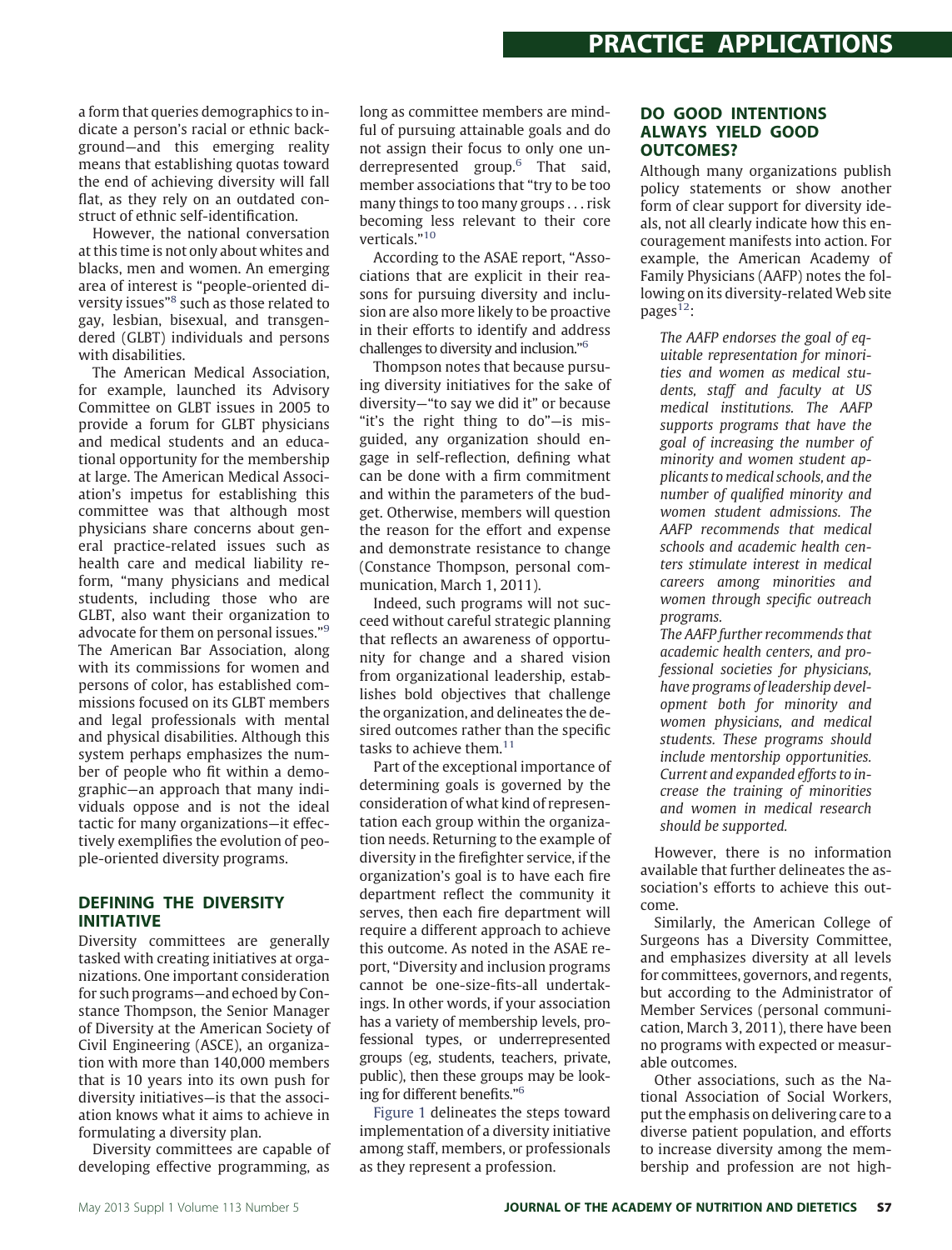**Figure 1.** Template for creating a diversity plan for staff, members, or professional representation.

lighted. The American Correctional Association has published a book on diversity in the profession (*Essays on Staff Diversity in Corrections*) but has not indicated any additional associationdriven initiatives.

Although many organizations look to what others have done when seeking to determine their own ideal approach to launching diversity initiatives, professionals who import the best practices of other organizations "tend to ignore the importance the implicit and explicit organizational context that made these practices work in their native environments."<sup>13</sup> Benchmarking may be a worthwhile endeavor toward the process of generating ideas, but it is misguided to assume that incorporating the programs of other organizations would

be an inexpensive, guaranteed, easily implemented step toward success.<sup>13</sup>

Positive deviance casts an internal look to where best practices seem to be found internally within an organization, a "simple principle that within any group of people with similar resources and constraints facing a challenge, a small percentage of individuals manifest exceptional personal behaviors."<sup>13</sup>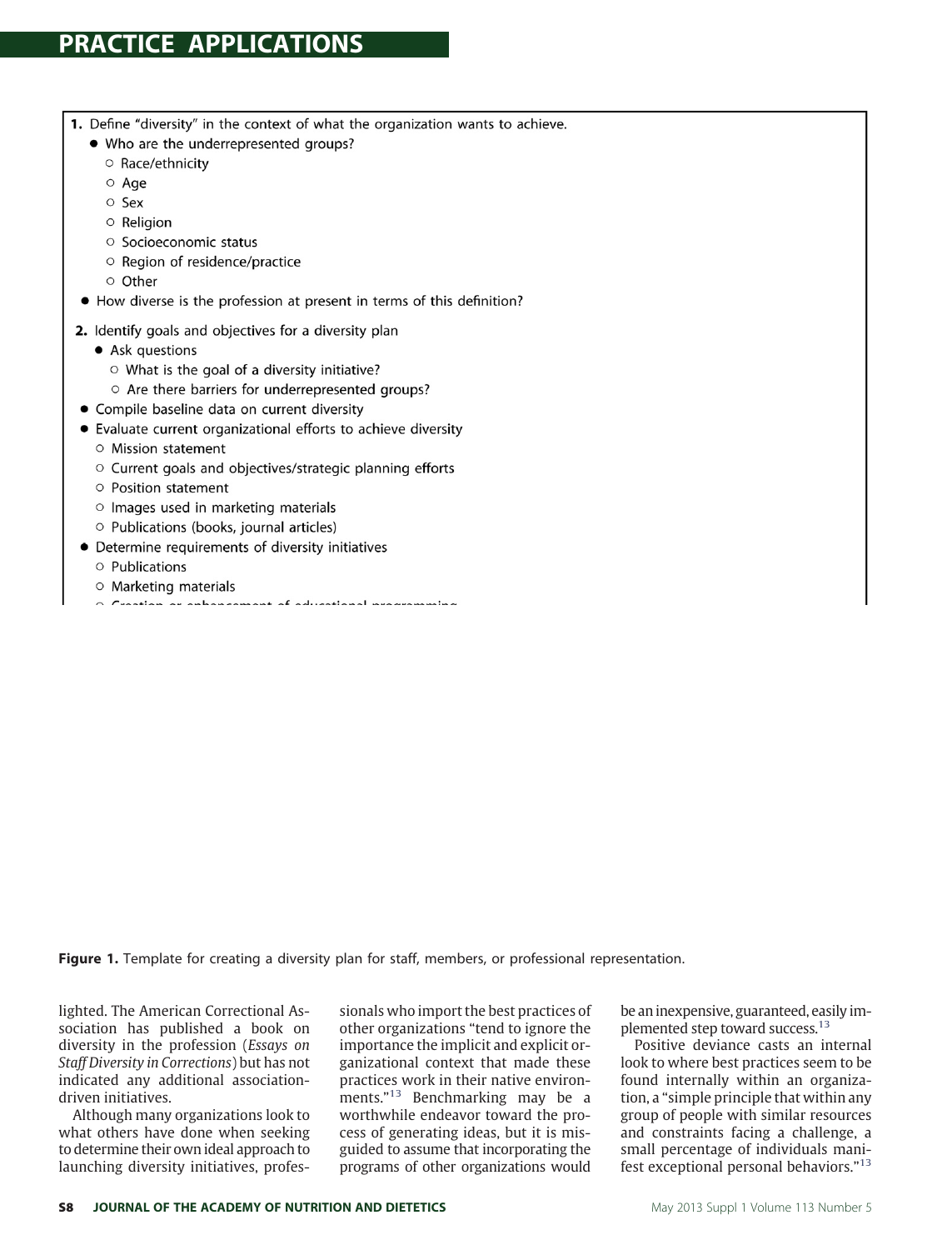This approach has been incorporated into ASCE's 10-year effort—interest and excitement in the programs have amplified and waned throughout the years, from a buzz in the first 2 years to a slump at the 5-year mark, and the organization is constantly looking inward to determine not how to get underrepresented groups into the profession and organization, but where should ASCE be focusing its efforts (personal communication, Constance Thompson, March 1, 2011).

#### **WHAT OTHER ORGANIZATIONS HAVE DONE**

In its 2010 report, the ASAE surveyed 352 organizations (with a 7.1% response rate) to ascertain what they have accomplished regarding diversity programs and goal setting.<sup>9</sup> Following are some noteworthy results:

- 44.9% of responding organizations have affinity groups for members;
- 35.1% published articles on diversity;
- 34.2% implemented studies to assess demographics of current and potential membership;
- 29% explicitly address diversity or inclusion in the organization's mission statement;
- 27.8% have written goals regarding membership diversity;
- 23.9% have a formal review policy for addressing potentially offensive language, imagery, and other content appearing in formal communication and publications;
- 19.3% have a mentoring program to target underrepresented groups; and
- 17.3% evaluated the success of a diversity initiative.

Figure 2 presents a sample of other associations' efforts to implement diversity programming. Few details regarding whether these programs are successful were found. It is possible, however, that these are unknowns (particularly in an organization where there is no staff member whose job responsibilities are specifically focused on diversity programming). When ASAE respondents were "asked for their association's philosophy or orientation to diversity and inclusion, [they tended

to report on] simply increasing representation of underrepresented groups, but little about reasons for doing so. Only a few respondents mentioned that it's the right thing to do, or noted legal compliance, improved access in minority communities, or the chance to gain more diverse ideas."4

It is also possible that it is too soon to measure the impact of the programs. Thompson has noted that the ASCE is continually updating its diversity goals and that any organization should expect to create goals at 5- or 10-year intervals, as the ever-evolving demographics and workplace demands require a degree of fluidity in meeting diversity-related objectives.

#### **WHAT THE AMERICAN DIETETIC ASSOCIATION HAS DONE**

The diversity initiatives of the American Dietetic Association (ADA) stack up well in terms of proactively addressing diversity through all of ADA's organizational units.

For example, ADA has developed the following programs:

- An official Diversity Philosophy Statement, which says "The ADA values and respects the diverse viewpoints and individual differences of all people. ADA's mission and vision are most effectively realized through the promotion of a diverse membership that reflects cultural, ethnic, gender, racial, religious, sexual orientation, socioeconomic, geographical, political, educational, experiential and philosophical characteristics of the public it services. ADA actively identifies and offers opportunities to individuals with varied skills, talents, abilities, ideas, disabilities, backgrounds and practice expertise."
- Diversity Mentoring Toolkit for educators
- Member Interest Groups
- Diversity Action Award
- Diversity Leaders Program Award
- Diversity Promotion Grant
- Diversity Checklist
- Cultural Competency Resources
- Food and Nutrition Information in multiple languages
- Mentoring programs
- Pan-ethnic images in all ADA messaging, such as membership brochures, official Web site, marketing materials

Such endeavors establish ADA as an inclusive organization that is mindful of diversity within the profession, but does the fact that 83% of its 52,000 practicing members self-identified as white in 2008, whereas  $11\%$  (n=5,720) selfidentified as "diverse,"<sup>14</sup> automatically mean that the ADA should pursue a more diverse pool of practicing dietitians to boost the percentages? To expect ADA's demographic diversity to match that of the Census is not a realistic pursuit. Among the more than 30,000 dietitians eligible for but not pursuing ADA membership, 80% selfidentify as white and  $14\%$  (n=3,167) as "diverse."<sup>14</sup> Studies have explored some of the challenges to diversifying the profession, such as biases that exist against the profession as well as the reasons it may be difficult to attract underrepresented groups to the field. Pipeline programs are an effective means for addressing some of these recruitment concerns.

#### **MEANS TO ACHIEVING DIVERSITY**

An organization interested in demographic diversity within the profession via increasing numbers among given races or ethnicities may look to pipeline programs to achieve that goal. Pipeline programs target racially and ethnically underrepresented students ("underrepresented" defined as having a minimal presence within a given field in comparison with representation in the general population) and attempt to attract them to a given profession and subsequently support them in their pursuit of educational goals toward that end. Pipeline grants help to fund outreach efforts to attract these students; support may come in the form of mentoring programs and benefits such as complimentary attendance at conferences and participation in other leadership institutes.

Following are the components that the most successful pipeline programs specifically concentrate on<sup>15</sup>: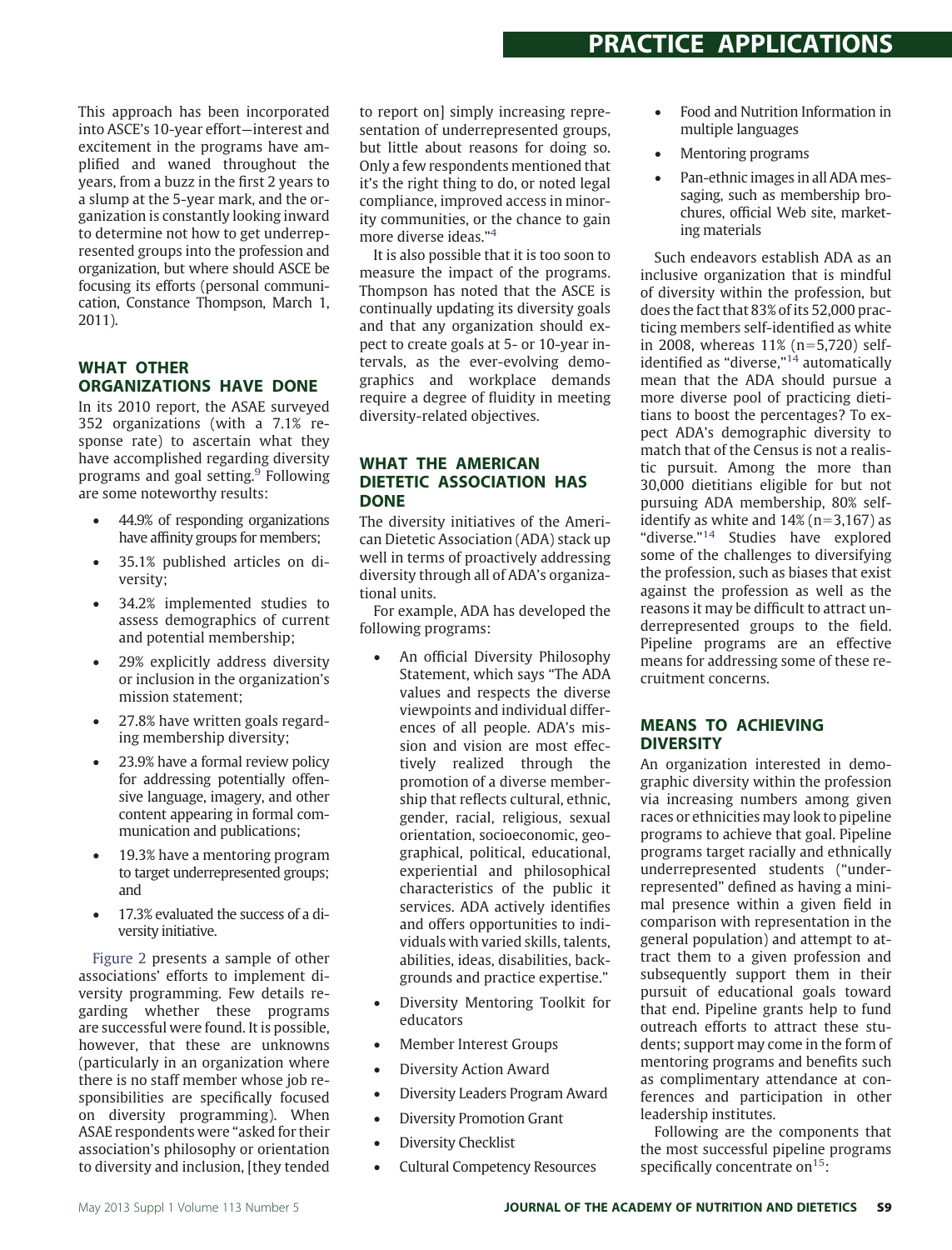# **PRACTICE APPLICATIONS**

| Various task forces:<br>2008: Diversity established as one<br>Organization declined to provide outcomes<br>American Bar<br>of ABA's four goals<br>other than for Pipeline initiative:<br><b>Association (ABA)</b><br>• Persons with Mental<br>and Physical<br>Web site, book, brochure, DVD,<br>Pipeline Outcomes: For academic year<br><b>Disabilities</b><br>2009-2010, almost 1,000 applicants<br>seminars to encourage various<br>· Women<br>underrepresented groups to<br>competed for 20 scholarships:<br>• Persons of Color<br>enter profession<br>• 40% African Americans<br>● Gay, Lesbian,<br>• 26% Hispanics<br>Bisexual, and<br>Pipeline: ABA Scholarship Fund<br>$\bullet$ 12% Asians<br>Transgender (GLBT)<br>to help incoming diverse<br>• 3% Native American<br>students (20 annually) pay for law<br>• 12% other<br>Young Lawyers Division:<br>school (\$15,000 over 3 years)<br>Choose Law, a pipeline<br>· 8% no response<br>Sex: 32% male and 68% female<br>program<br><b>American Dental</b><br>American Dental<br>2003: Three leadership training<br>Organization declined comment regarding<br>Association Institute for<br>Association<br>seminars (no<br>outcomes<br>fees/costs-sponsored by<br>Leadership in Diversity<br>organization and sponsors) for<br>racial, ethnic, and/or gender<br>groups traditionally<br>underrepresented in<br>organizational leadership roles<br>American Hospital<br>Institute for Diversity in<br>2009: Minority Recruitment and<br>As of 2010, 300 minority candidates<br><b>Association (AHA)</b><br>Health Management<br>Training Program: Minority<br>participated in the training program, 200<br>(affiliate program)<br>Trustee Candidate Registry;<br>were added to the registry, and 10% have<br>resource center including<br>been named to hospital boards. AHA<br>collection of studies, information,<br>considers this program a success.<br>news, and data for hospitals<br>seeking to diversify their<br>workforce and better serve their<br>diverse patient populations<br>American Library<br>• Various committees/<br>2005/2008 Leadership Institutes :<br>600 students from traditionally<br>Allowed staff at all levels of<br>underrepresented groups have received<br><b>Association (ALA)</b><br>member groups<br>scholarships, leadership training,<br>library structure to examine the<br>• Diversity Leadership<br>concepts of diversity and<br>professional networking, and mentoring<br>Institutes<br>leadership and provided hands-<br>on techniques and resources to<br>• Joint Conference of<br>assist with enhancing workplace<br>Librarians of Color<br>diversity<br>• Spectrum<br>Scholarship (a pipeline program):<br>Scholarship<br>One-time, non-renewable \$5,000<br>scholarship award (plus additional<br>benefits such as 1-year ALA<br>membership, free admission to<br>annual conference and leadership<br>institute, etc) paid to American<br>Indian/Alaska Native, Asian, Black/<br>African American, Hispanic/Latino,<br>or Native Hawaiian/Other Pacific<br>Islander students in an accredited<br>library program<br>American Medical<br>Advisory Committee on<br>2005: Established by AMA House<br>Opened AMA-sponsored insurance plans to<br>of Delegates to offer programs to<br>GLBT physicians, residents, and medical<br><b>Association (AMA)</b><br><b>GLBT</b> Issues<br>GLBT community and increase<br>students<br>Doctors Back to School<br>awareness of GLBT issues among<br>Program (pipeline)<br>Established a dedicated section of weekly<br>general membership<br>e-newsletter related to issues that affect<br>this group (purpose: educate all members<br>Program provides for minority<br>physicians and medical students<br>about the issues while informing members<br>to schools and community<br>of specific community about topics of<br>programs as a way to introduce<br>interest)<br>children to professional role<br>models with the goal of<br>increasing minority physicians | <b>ORGANIZATION</b> | <b>SAMPLE PROGRAMS</b> | <b>FEATURES</b> | <b>ACTUAL OR TARGET OUTCOMES</b> |
|----------------------------------------------------------------------------------------------------------------------------------------------------------------------------------------------------------------------------------------------------------------------------------------------------------------------------------------------------------------------------------------------------------------------------------------------------------------------------------------------------------------------------------------------------------------------------------------------------------------------------------------------------------------------------------------------------------------------------------------------------------------------------------------------------------------------------------------------------------------------------------------------------------------------------------------------------------------------------------------------------------------------------------------------------------------------------------------------------------------------------------------------------------------------------------------------------------------------------------------------------------------------------------------------------------------------------------------------------------------------------------------------------------------------------------------------------------------------------------------------------------------------------------------------------------------------------------------------------------------------------------------------------------------------------------------------------------------------------------------------------------------------------------------------------------------------------------------------------------------------------------------------------------------------------------------------------------------------------------------------------------------------------------------------------------------------------------------------------------------------------------------------------------------------------------------------------------------------------------------------------------------------------------------------------------------------------------------------------------------------------------------------------------------------------------------------------------------------------------------------------------------------------------------------------------------------------------------------------------------------------------------------------------------------------------------------------------------------------------------------------------------------------------------------------------------------------------------------------------------------------------------------------------------------------------------------------------------------------------------------------------------------------------------------------------------------------------------------------------------------------------------------------------------------------------------------------------------------------------------------------------------------------------------------------------------------------------------------------------------------------------------------------------------------------------------------------------------------------------------------------------------------------------------------------------------------------------------------------------------------------------------------------------------------------------------------------------------------------------------------------------------------------------------------------------------------------------------------------------------------------------------------------------------------------------------------------------------------------------------------------------------|---------------------|------------------------|-----------------|----------------------------------|
|                                                                                                                                                                                                                                                                                                                                                                                                                                                                                                                                                                                                                                                                                                                                                                                                                                                                                                                                                                                                                                                                                                                                                                                                                                                                                                                                                                                                                                                                                                                                                                                                                                                                                                                                                                                                                                                                                                                                                                                                                                                                                                                                                                                                                                                                                                                                                                                                                                                                                                                                                                                                                                                                                                                                                                                                                                                                                                                                                                                                                                                                                                                                                                                                                                                                                                                                                                                                                                                                                                                                                                                                                                                                                                                                                                                                                                                                                                                                                                                                                |                     |                        |                 |                                  |
|                                                                                                                                                                                                                                                                                                                                                                                                                                                                                                                                                                                                                                                                                                                                                                                                                                                                                                                                                                                                                                                                                                                                                                                                                                                                                                                                                                                                                                                                                                                                                                                                                                                                                                                                                                                                                                                                                                                                                                                                                                                                                                                                                                                                                                                                                                                                                                                                                                                                                                                                                                                                                                                                                                                                                                                                                                                                                                                                                                                                                                                                                                                                                                                                                                                                                                                                                                                                                                                                                                                                                                                                                                                                                                                                                                                                                                                                                                                                                                                                                |                     |                        |                 |                                  |
|                                                                                                                                                                                                                                                                                                                                                                                                                                                                                                                                                                                                                                                                                                                                                                                                                                                                                                                                                                                                                                                                                                                                                                                                                                                                                                                                                                                                                                                                                                                                                                                                                                                                                                                                                                                                                                                                                                                                                                                                                                                                                                                                                                                                                                                                                                                                                                                                                                                                                                                                                                                                                                                                                                                                                                                                                                                                                                                                                                                                                                                                                                                                                                                                                                                                                                                                                                                                                                                                                                                                                                                                                                                                                                                                                                                                                                                                                                                                                                                                                |                     |                        |                 |                                  |
|                                                                                                                                                                                                                                                                                                                                                                                                                                                                                                                                                                                                                                                                                                                                                                                                                                                                                                                                                                                                                                                                                                                                                                                                                                                                                                                                                                                                                                                                                                                                                                                                                                                                                                                                                                                                                                                                                                                                                                                                                                                                                                                                                                                                                                                                                                                                                                                                                                                                                                                                                                                                                                                                                                                                                                                                                                                                                                                                                                                                                                                                                                                                                                                                                                                                                                                                                                                                                                                                                                                                                                                                                                                                                                                                                                                                                                                                                                                                                                                                                |                     |                        |                 |                                  |
|                                                                                                                                                                                                                                                                                                                                                                                                                                                                                                                                                                                                                                                                                                                                                                                                                                                                                                                                                                                                                                                                                                                                                                                                                                                                                                                                                                                                                                                                                                                                                                                                                                                                                                                                                                                                                                                                                                                                                                                                                                                                                                                                                                                                                                                                                                                                                                                                                                                                                                                                                                                                                                                                                                                                                                                                                                                                                                                                                                                                                                                                                                                                                                                                                                                                                                                                                                                                                                                                                                                                                                                                                                                                                                                                                                                                                                                                                                                                                                                                                |                     |                        |                 | (continued)                      |

**Figure 2.** Diversity initiative outcomes.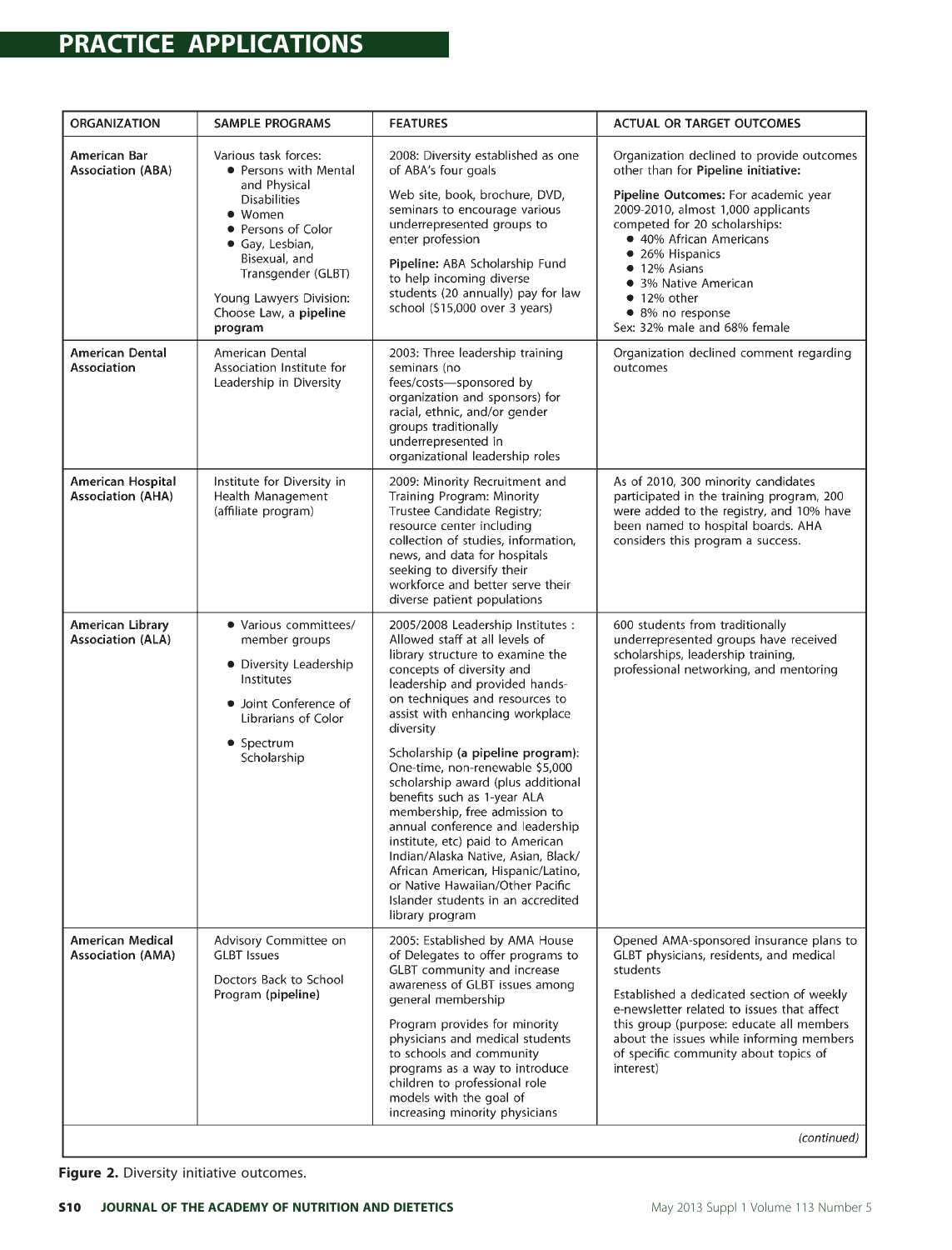## **PRACTICE APPLICATIONS**

| <b>ORGANIZATION</b>                                                 | <b>SAMPLE PROGRAMS</b>                                                                                                                                                                                          | <b>FEATURES</b>                                                                                                                                                                                                                                                                                                                                                                                                                                                                                                                                                                                                                                                                             | <b>ACTUAL OR TARGET OUTCOMES</b>                                                                                                                                                                                                                                                                                                                                        |
|---------------------------------------------------------------------|-----------------------------------------------------------------------------------------------------------------------------------------------------------------------------------------------------------------|---------------------------------------------------------------------------------------------------------------------------------------------------------------------------------------------------------------------------------------------------------------------------------------------------------------------------------------------------------------------------------------------------------------------------------------------------------------------------------------------------------------------------------------------------------------------------------------------------------------------------------------------------------------------------------------------|-------------------------------------------------------------------------------------------------------------------------------------------------------------------------------------------------------------------------------------------------------------------------------------------------------------------------------------------------------------------------|
| <b>American Nurses</b><br><b>Association</b>                        | Minority Fellowship<br>Program (pipeline<br>initiative)                                                                                                                                                         | Since 1974: Clinical research (pre-<br>and post-doctoral) fellowships to<br>increase minorities in mental<br>health nursing programs                                                                                                                                                                                                                                                                                                                                                                                                                                                                                                                                                        | Over course of program's existence, more<br>than 266 ethnic/minority nurses have been<br>supported in their pursuit of excellence in<br>leadership positions in research, education,<br>clinical practice, and public policy                                                                                                                                            |
| American<br>Occupational<br><b>Therapists</b><br><b>Association</b> | Diversity in Occupational<br>Therapy section on<br>Prospective Students<br>Web page<br>Participation in Ventures<br>Scholars Program for<br>underrepresented<br>students interested in<br>science-based careers | Interview videos of individuals<br>explaining why they chose<br>occupational therapy career in<br>native language (Tagalog,<br>Spanish, Polish, Bengali,<br>Mandarin)<br>Case stories of persons of specific<br>heritage (African American,<br>Orthodox Jew, Asian/Pacific<br>Islander, Hispanic, Practitioners<br>with Disabilities) about why they<br>chose the profession<br>Brochure for recruitment to the<br>profession updated to better<br>reflect diversity of membership                                                                                                                                                                                                          | No data regarding how many students<br>enrolled in occupational therapy programs<br>based on these marketing materials, but<br>2006 workforce study determined that<br>membership is currently 86.2% white;<br>student populations were 88.6% white in<br>doctoral degree programs, 72.8% white in<br>master's level programs, and 74.6% white<br>in assistant programs |
| <b>American Society</b><br>of Civil<br>Engineering                  | Committee on Diversity<br>and Women in Civil<br>Engineering                                                                                                                                                     | 2000: Adopted diversity policy<br>statement Hired professional staff<br>with exclusive focus on diversity<br>• Published diversity policy<br>statement and best-practices<br>book (Diversity by Design)<br>• Partnered with Bureau of<br>Labor Statistics, Association<br>of Mechanical Engineers, and<br>internal membership and<br>data group to strengthen<br>pipeline programs for<br>affinity groups<br>• Donated supplemental<br>funding to institutions that<br>offer summer engineering<br>programs to<br>underrepresented/<br>underprivileged youth<br>• Partnered with the National<br>Society of Black Engineers<br>and the Society of Hispanic<br><b>Professional Engineers</b> | Has seen measurable increase in women<br>entering the profession but other groups<br>are still underrepresented Sets goals at 5-,<br>10-, and 20-year intervals (initiatives<br>ongoing, must be continually updated as<br>the data change)<br>(Organization declined to give specifics)                                                                                |
| <b>National Realtors</b><br><b>Association</b>                      | Diversity Programs for<br>local and state<br>Associations                                                                                                                                                       | Diversity workshop (two-hour<br>course), toolkit, and grants (for<br>programs that establish realtors<br>as leaders in diverse<br>communities) to help state and<br>local realtor associations<br>implement diversity<br>programming                                                                                                                                                                                                                                                                                                                                                                                                                                                        | Organization declined comment on<br>outcomes                                                                                                                                                                                                                                                                                                                            |

Figure 2. (continued) Diversity initiative outcomes.

- academic enrichment, particularly in mathematic and science programs;
- admissions process preparation;
- mentoring and offer of professional opportunities; and
- provision of financial and psychosocial support.

One noteworthy pipeline program is the Ventures Scholars Program—a notfor-profit program that promotes access to higher education toward mathand science-based careers among underrepresented students (defined as "racial and ethnic populations [African Americans/blacks, Hispanics/Latinos/ as, American Indians/Native Americans or Alaskan Natives] that are underrepresented in the math and science professions relative to their numbers in the general population"). The program itself comprises a national consortium of undergraduate colleges and universities, professional schools, graduate schools, professional associations, and organizations